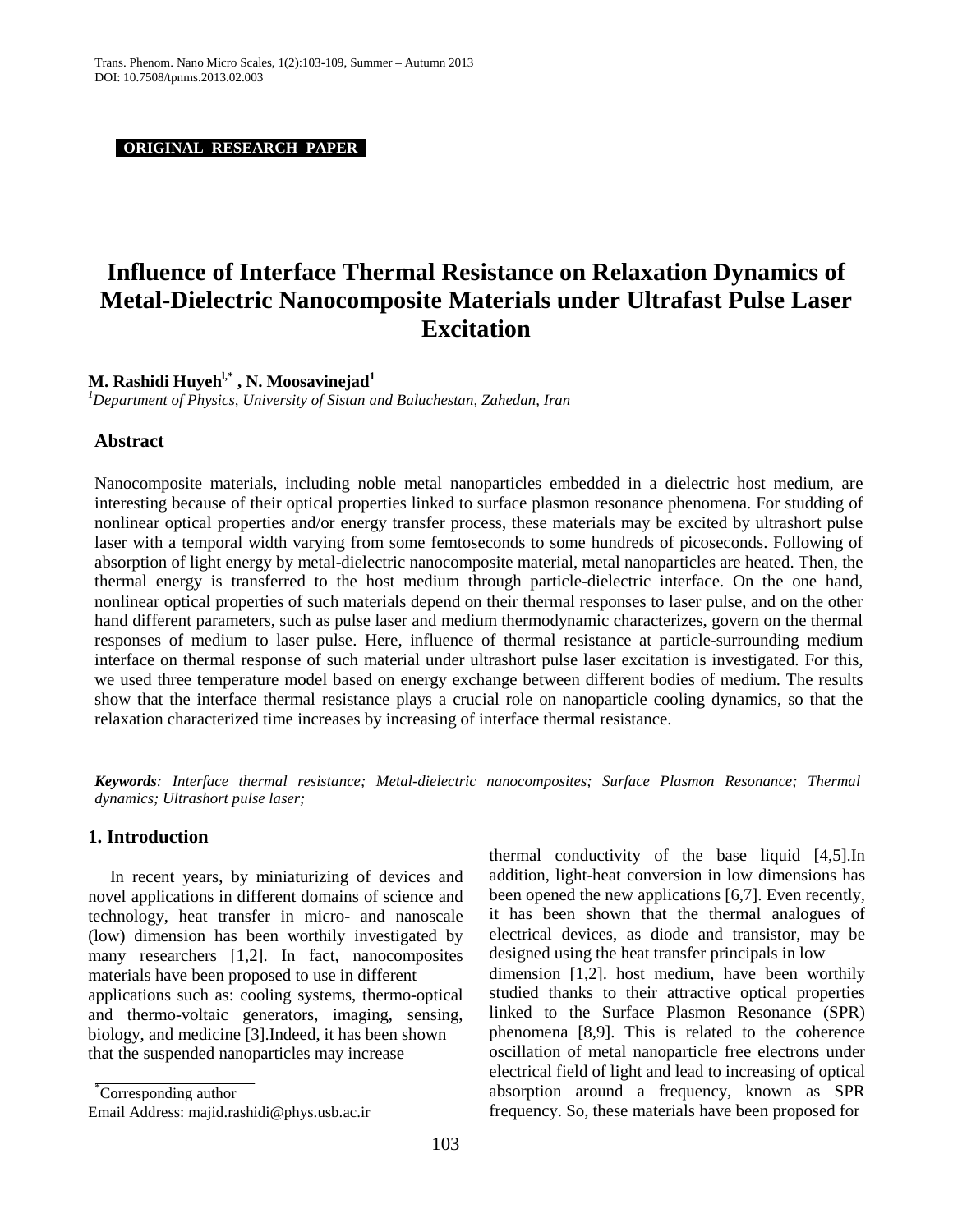|              | <b>Nomenclature</b>                              |                                               |                                                |
|--------------|--------------------------------------------------|-----------------------------------------------|------------------------------------------------|
| A            | num power absorbed per metal volume unit (W m-3) | γ                                             | <b>Greek Symbols</b><br>Electron heat capacity |
| C            | Specific heat capacity $(J K-1 m-3)$             | coefficient $(J m^{-3})$<br><b>Subscripts</b> |                                                |
| $\mathbf{F}$ | Heat power flux density $(W m-2)$                | e                                             | electron                                       |
| G            | Electron-phonon coupling constant (W m-3 K-1)    |                                               | lattice                                        |
| g            | Thermal conductivity at interface $(W m-2 k-1)$  | m                                             | matrix                                         |
| K            | Heat conductivity $(W m-2 k-1)$                  |                                               |                                                |
| Pvol(t)      | Instantaneous power absorbed per metal           |                                               |                                                |
|              | volume unit $(W m-3)$                            |                                               |                                                |
| T            | Temperature (K)                                  |                                               |                                                |
| t            | Time(s)                                          |                                               |                                                |
| v            | Volume $(m^{-3})$                                |                                               |                                                |

numerous applications such as photonic devices, molecular sensing, biological cell imaging, or photothermal therapy [3,10,11]. In many of these applications, the materials are exposed to the light. Particularly, to study of their nonlinear optical properties, a pulsed laser with temporal bandwidth varying from some tens of femtoseconds to some hundreds of picoseconds is applied [12,13]. Consecutively, the optical properties of material may be modified by Thermal phenomena of different origins [13-16]. The laser pulse energy is absorbed partially by free electrons of metal nanoparticles via electron-photon interaction. Due to electron-electron collision, this energy is redistributed in metal free electron gas. So, the free electron distribution may be described by Fermi-Dirac distribution [12-13]. Depending on the laser pulse and metal characteristics, these processes could take for some hundreds of femtoseconds and known as a thermal regime [13]. Due to electron-phonon coupling, the energy is then transferred to the nanoparticle metal lattice. It should be mentioned that as specific thermal capacity of lattice is about two orders of magnitude larger than that electron gas, the electron gas temperature may be increased to some thousands of Kelvin, while the lattice temperature rises just some Kelvins. At last, the energy is transferred to host dielectric medium through the nanoparticle-dielectric interface. On the one hand, the optical properties of medium under the pulse laser excitation depend on thermal relaxation of materials and on the other hand thermal relaxation depends on different parameters such as pulse laser characterizations, thermodynamics properties of nanoparticle and its environment, nanoparticle shape and interface thermal resistance

[14]. This earlier, known as Kapitza resistivity, is due to the contact between two materials and provokes a temperature jump at interface when thermal energy flux passes through interface. So this effect plays a crucial role in thermal dynamics of embedded nanoparticles under pulsed laser excitation [17-19]. To study influence of thermal resistance on thermal relaxation of metal nanoparticle embedded in a dielectric host medium, we used three temperature model which is presented in following section.

## **2.Mathematical modeling : 2.1 Three Temperature Model (TTM)**

 TTM may be used to determine the temperature dynamics of nanocomposite materials, including metal nanoparticle dispersed in a dielectric host medium under laser pulse excitation. This model is based on energy exchange between different components of material, i.e. electron gas and lattice of metal nanoparticle and its surrounding medium [12, 20]. In present model, the a thermal regime is disregarded. Thus, the electron temperature  $T_e$  may be defined instantaneously as a function of time. In addition, since the nanoparticle size, in order of some nanometers, is very smaller than the laser wavelength, whole of the particle will be exposed by the same electrical field intensity. So, all of particle volume is heated simultaneously and therefore the electron and phonon diffusion in particle may be ignored. Two opposite terms govern on temporal evolution of electron temperature: it increases by absorption of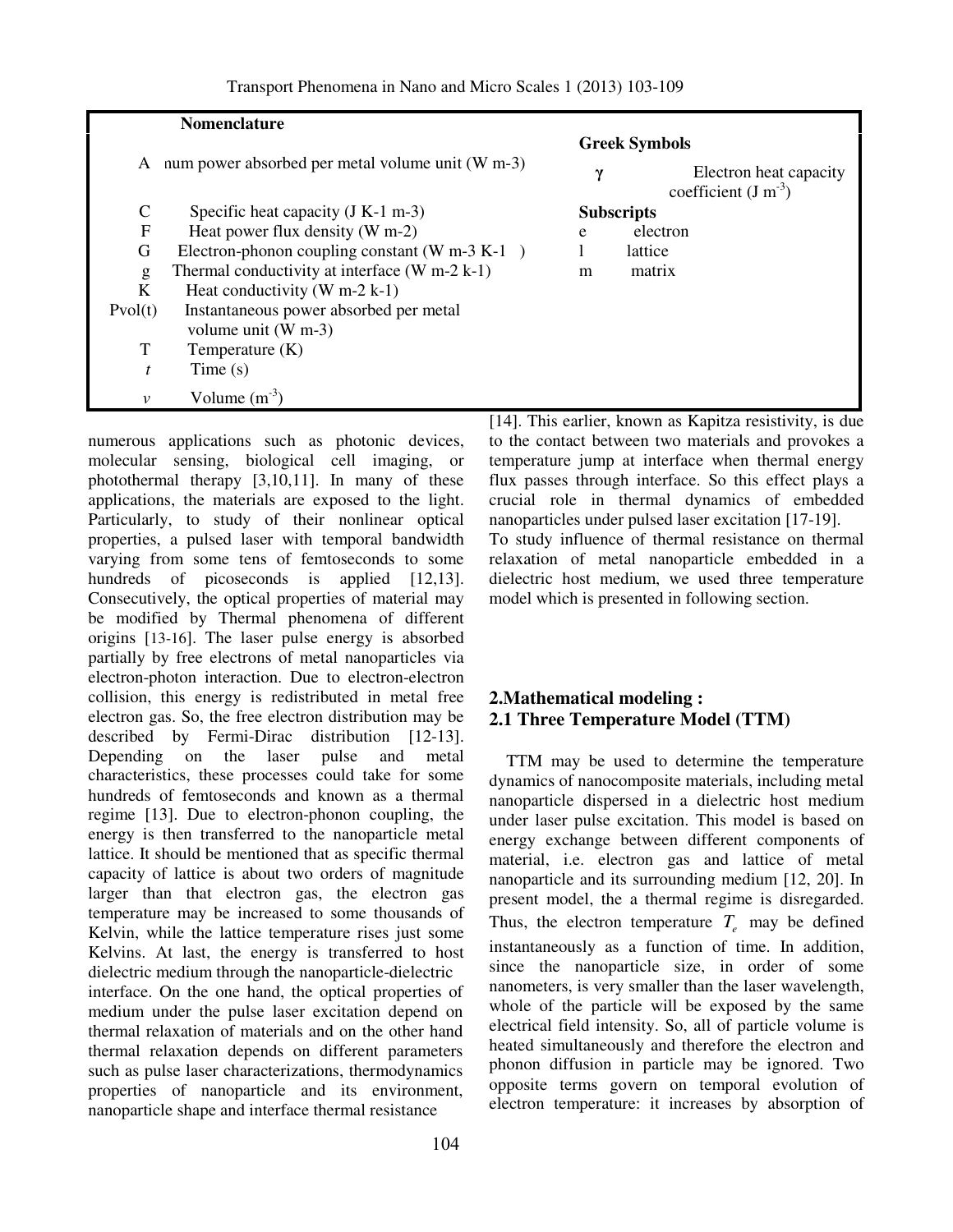laser energy and it decreases because of energy transferred to metal lattice via electron-phonon coupling. So we have:

$$
C_e \frac{\partial T_e}{\partial t} = -G(T_e - T_l) + P_{vol}(t)
$$
 (1)

where  $T_l$ ,  $G$  and  $C_e$  are lattice temperature, electronphonon coupling constant and electron bath heat capacity respectively. This earlier may be given as  $C_e = \gamma_e T_e$  where  $\gamma_e$  is a constant.  $P_{vol}(t)$  is instantaneous power absorbed per metal volume unit and depends on the laser and material characterizations. It should be mentioned that  $P_{vol}(t)$ is depend on the laser characterizes as well as the optical properties of the material. The lattice temperature is increased due to the energy transferred from free electron and it is decreased because of energy transferred to the nanoparticle host medium. So one can write:

$$
C_l \frac{\partial T_l}{\partial t} = G(T_e - T_l) - \frac{H(t)}{V_p}
$$
 (2)

Where  $V_p$  is the volume of particle and  $H(t)$  is the heat power flux transferred to the nanoparticle host medium and may be written as follows:

$$
H(t) = \int_{S} \mathbf{F} \cdot \mathbf{ds}
$$
 (3)

where F is density of heat power flux at surface of nanoparticle and may be related to the thermal conductivity at particle-medium interface *g* and temperature jump at surface of the particle ∆*T* using following equation [21]:

$$
\mathbf{F} = g \Delta T \tag{4}
$$

At last, when characteristic size of material is very larger in compare to the heat carrier mean free path, energy transfer in the medium may be written using classical diffusion equation given by Fourier low [22]:

$$
C_m \frac{\partial T_m(\mathbf{r},t)}{\partial t} = -\nabla \cdot \mathbf{F}_m(\mathbf{r},t)
$$
 (5)

where  $C_m$  and  $T_m(\mathbf{r},t)$  denote heat capacity and the temperature of the nanoparticle host medium at point *r* and time *t* respectively.

 $\mathbf{F}_m(\mathbf{r},t)$  represents the instantaneous density of the heat power flux at point **r**. This earlier could be related to temperature gradient in the medium  $\nabla T_m(\mathbf{r},t)$  as:

$$
\mathbf{F}_{m}(\mathbf{r},t) = -K_{m} \nabla T_{m}(\mathbf{r},t)
$$
\n(6)

## **2.2Application for gold nanoparticle embedded in silica**

The present model is applied to determine the temperature evaluation of electron gas and metal lattice of a gold nanoparticle embedded in silica as well as temperature evolution at each point of this earlier under the ultrashort pulse laser excitation. For this, the coupled equations 1 to 4 should be solved and as any analytical solution was not founded, we used a numerical method based on the finite element method. Moreover, as temporal profile of laser pulse intensity is a Gaussian, instantaneous power absorbed per metal volume unit is also considered as a Gaussian of  $P_{\text{vol}} = A \exp \left( -B (t - t_0)^2 \right)$  where *A* is related to laser pulse characterizes and optical absorption of the medium and *B* is related to the

temporal bandwidth of laser pulse. Here, *A* and *B* are chosen the same values that used in reference [12]. On the other hand, thermodynamics parameter values

were considered as their bulk values [22]:

$$
C_1 = 2.49 \times 10^6 J m^{-3} K^{-1}, G = 3 \times 10^{16} W m^{-3} K^{-1},
$$
  
\n
$$
K_m = 1.378 W m^{-1} K^{-1}, D_m = 7.49 \times 10^{-7} m^2 s^{-1}
$$
  
\n
$$
\gamma_e = 66 J m^{-3} K^{-2}.
$$

Let us to mention that thermodynamics parameter values in low dimension materials may be different from those of their bulk values. Particularly, it has been shown a particle size dependence of particlemedium interface thermal conductivity [21]. However, such dependences may be included in the present model.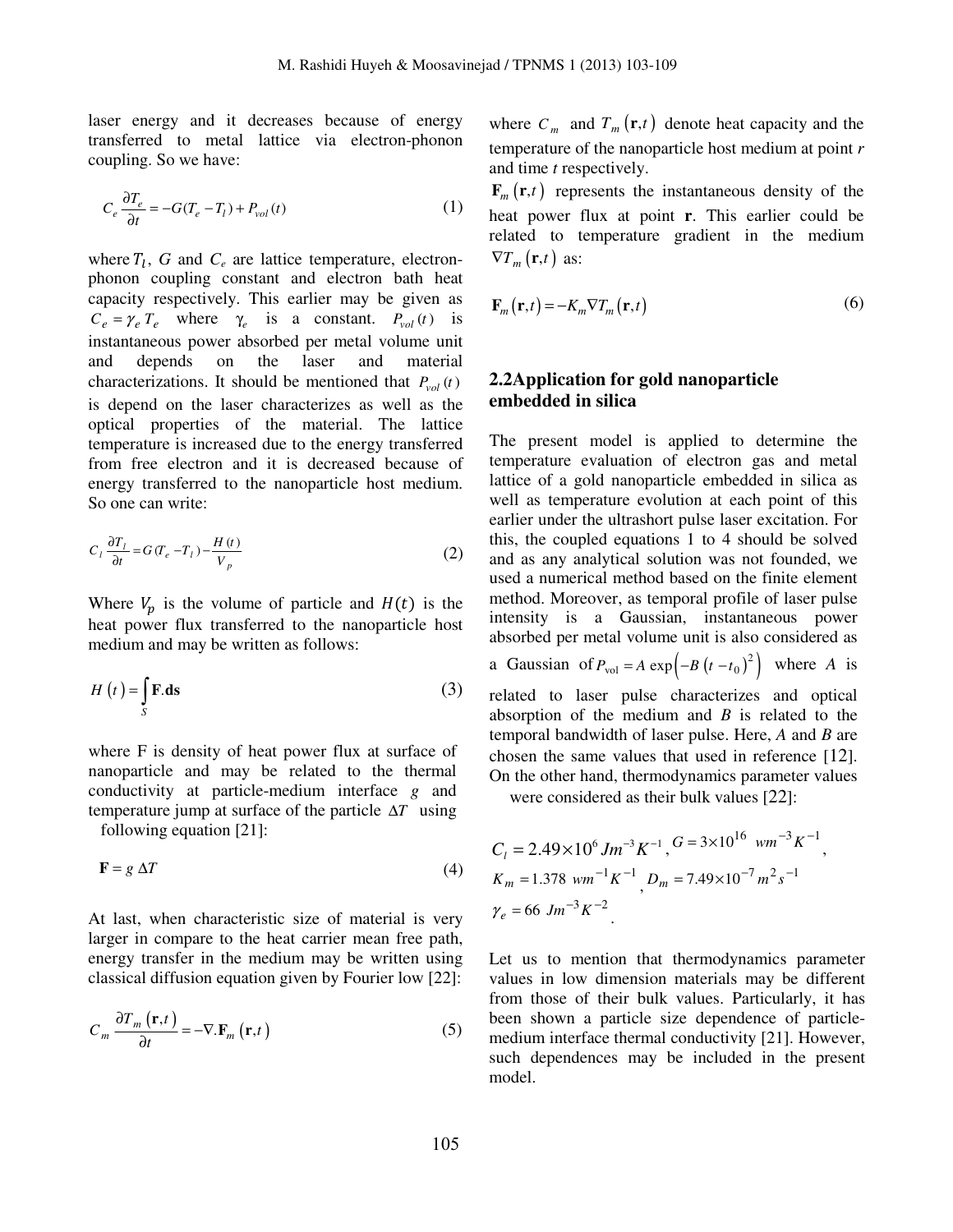#### **3. Results and discussions**

Let us firstly to evaluate the influence of particlemedium interface thermal conductivity on electron and lattice temperature dynamics of a gold nanoparticle embedded in silica under a femtosecond pulse laser. For this are compared electron and lattice temperature arise dynamics of a nanoparticle,  $\Delta T_e(t)$  and  $\Delta T_i(t)$ , by considering an interface thermal resistivity corresponding to  $g = 10^8$  Wm<sup>-2</sup>K<sup>-1</sup> and those of a nanoparticle without any interface thermal resistivity  $(g = \infty)$ . This earlier is corresponding to a perfect thermal contact between particle and its surrounding medium. The results are shown in figure 1 in which  $\Delta T_e(t)$  and  $\Delta T_i(t)$  are presented in logarithm scale. Inset in this figure represents  $\Delta T_e(t)$  in linear scale. As we can see, there is not any interface thermal resistance effect on the electron temperature dynamic for some first picoseconds but after this time period we observe that the electron temperature dynamics is affected by the thermal interface resistance: the more interface thermal resistance, the longer relaxation time characterization. To understand these behaviors, it should mentioned that as electron-phonon relaxation time characterize is some picoseconds, absorbed energy by free electrons is not transferred to nanoparticle lattice effectively during these first picoseconds. Consequently the absorbed energy is stoked in free electron gas and therefore  $\Delta T_e(t)$  is independent from particle shape, surrounding medium and spatially from interface thermal resistivity. During these times,  $P_{\text{vol}} \approx 0$  and on the other hand  $\Delta T_i(t)$  is negligible comparing to  $\Delta T_e(t)$  .



**Fig.1.** Electron and lattice temperature increase of a gold nanoparticle of 1.3 nm of radius embedded in silicate medium under ultrashort laser pulse excitation in logarithm scale. Temporal bandwidth of laser pulse is considered 110 femtoseconds. Solid and Dash curves are corresponding to  $g = 10^8$  Wm<sup>-2</sup>K<sup>-1</sup> and  $g = 0$  respectively. Inset presents electron temperature in linear scale

 Hence, one can obtain simply electron temperature dynamics from equation 1:

$$
T_e(t) = T_{e,\text{max}} - \frac{G}{\gamma}t
$$
\n(7)

where  $T_{e,\text{max}}$  is maximum value of electron temperature which may be approximated as following:

$$
T_{e,\max} = \left(T_0^2 + \frac{2A}{\gamma} \sqrt{\frac{\pi}{B}}\right)^{1/2}
$$
 (8)

Electron relaxation characterize time during this period of time, defined as time in which  $T_e$  decreases

to  $\frac{1}{2}T_{e,\text{max}}$ 1  $\frac{1}{2}T_{e,\text{max}}$ , may be evaluated as  $\tau_1 = \frac{I_{e,\text{max}}}{2G}$ *Te G*  $\tau_1 = \frac{\gamma T_{e,\text{max}}}{2.5}$ . For the values considered here  $\tau_1$  is about 2.2 ps which is a very good agreement with the calculated value (see inset in figure 1).

Due to electron-phonon interaction, the absorbed energy by free electron gas is transferred to nanoparticle metal lattice. This may last for some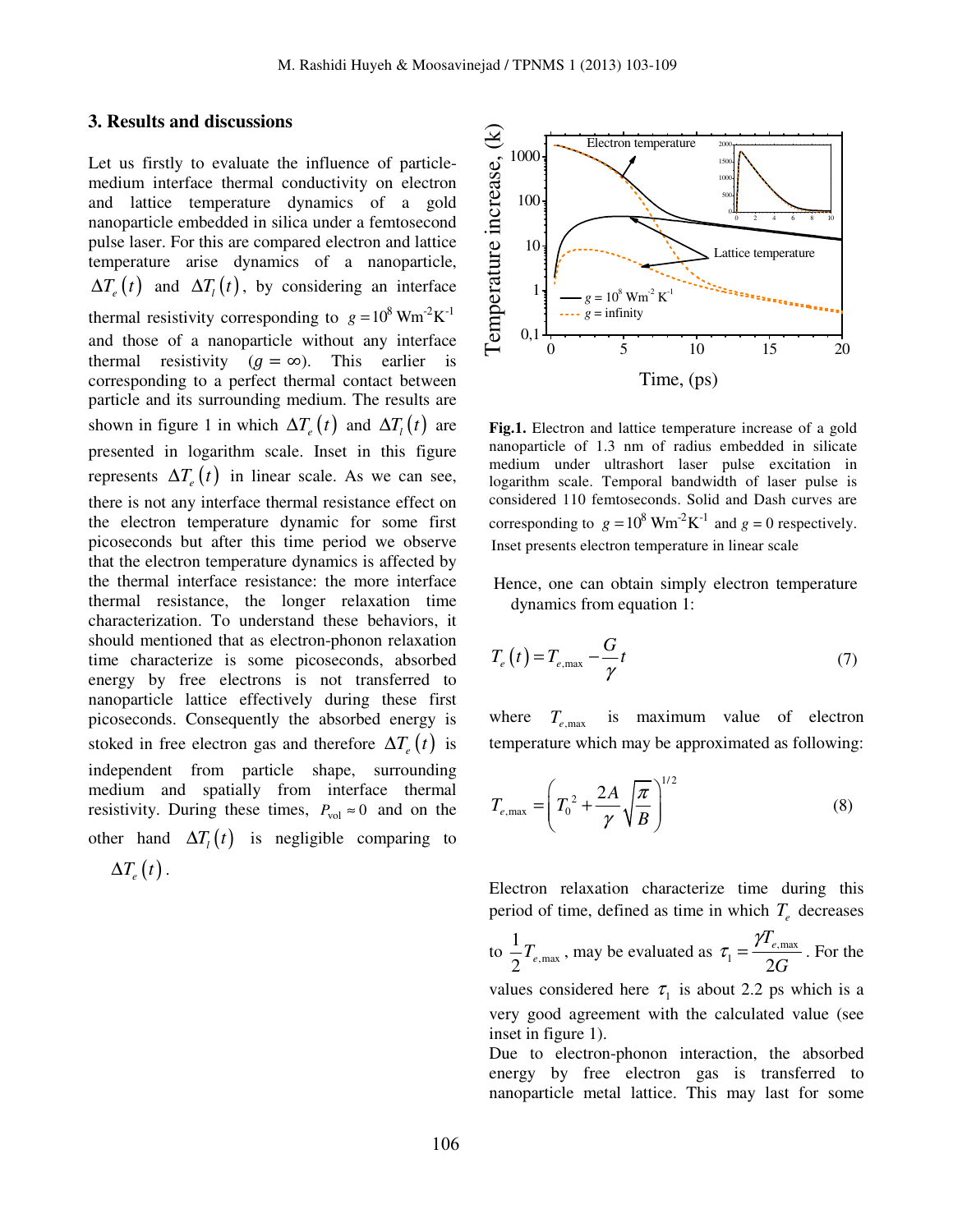picoseconds. After this time electron and lattice attain a thermodynamic equilibrium.So,electron and lattice temperature evolution are controlled by  $H(t)$  that depends directly to the interface thermal resistance. This may be observed in figure 2a that presents lattice temperature dynamics for different values of *g*, varying from zero to infinity. These values correspond to an isolate particle and perfect thermal contact at particle-surrounding medium interface respectively.

As we can see in figure 2a,  $T_l(t)$  increases to a maximum value then it decay to ambient temperature. The maximum value of  $T_l(t)$ ,  $T_{l,\text{max}}$ , as well as the time for which  $T_l(t)$  reaches to its maximum value depends to *g*. In this case, with increasing of *g*,  $T_{l,\text{max}}$ decrease and  $T_l(t)$  attain to its maximum at shorter time. In addition, the relaxation time characteristic depends on *g*. These two earlier effects may be observed better in figure 2b that presents normalized lattice temperature dynamics in logarithm scale for different values of *g*. To understand these behaviors, it should be mentioned that two competition terms govern on lattice temperature dynamics (see equation2). First one denotes the absorbed energy from free electron gas of nanoparticle. This term independent to *g* for some first picoseconds. But the second one, that represents the energy transferred to the host medium, depends directly to thermal resistance at nanoparticle-medium interface: the higher interface thermal resistance, the slower is heat transfer rate to nanoparticle environment.



Time, (ps)



**Fig.2.** Lattice temperature of a gold nanoparticle (a) and normalized lattice temperature in logarithm scale (b) for different values of thermal conductance at nanoparticlehost medium interface, varying from  $g = 0$  to infinite.

Therefore by increasing in interface thermal resistance, accumulated heat energy in the nanoparticle will be increased. Consequently, *T<sup>l</sup>* increases and it reaches to its maximum value at later time. On the other hand, we can observe two kind of relaxation characterized times in  $T_l$  for high value of g (see figure 2b), but just one kind of relaxation characterized time in  $T_l$  may be observed for weak value of *g*. It can be mentioned that lattice cooling may be controlled by two physical parameters: *g* and temperature gradient at interface. For a high value of g, during short time periods, the particle cooling dynamics is controlled by the temperature gradient at the surface of the nanoparticle, but after some first ps, it is controlled by *g*. As we can see in figure 2b, during these short times,  $T_l$  decays exponentially depending to *g*. For the values considered here, the relaxation characterized time vary from 8 ps to infinity when *g* vary from infinity to zero.

#### **4.Conclusion**

 In this research, influence of nanoparticle-host medium interface thermal resistance on the thermal dynamics of a gold nanoparticle embedded in a dielectric medium under an ultrashort laser pulse excitation was determined using TTM. During some first picoseconds, electron temperature dynamics of nanoparticle is independent to interface thermal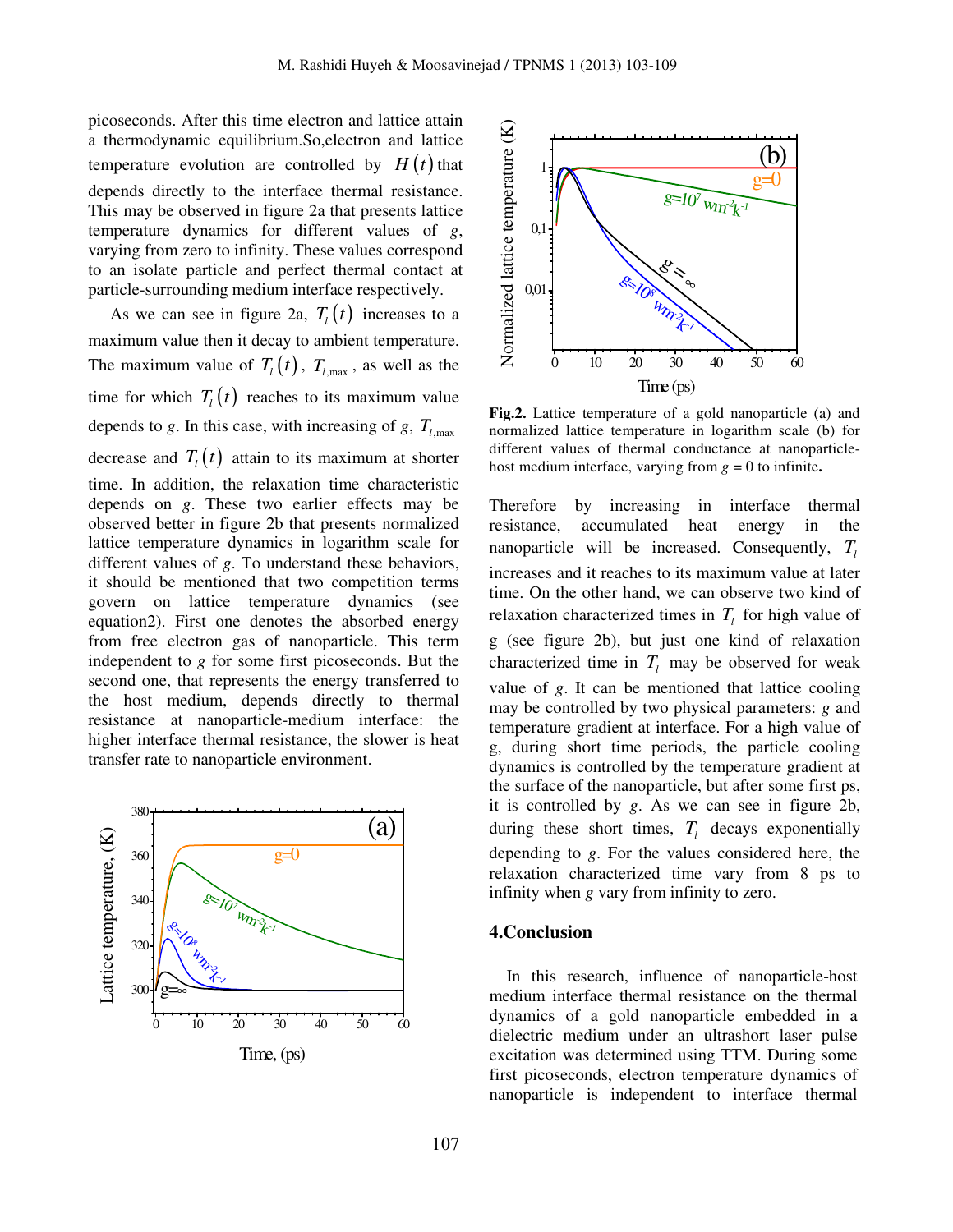resistance. But after some picoseconds, it depends to thermal resistance at nanoparticle-medium interface. On the other hand, it has been observed that lattice temperature dynamics is affected by interface thermal resistance.

These results are expected to analyses of ultrashort pomp-probe spectroscopy experiments for determining of nonlinear optical properties or investigation of energy transfer process in embedded nanoparticles. In such experiments, temporal optical variation, induced by pomp laser beam, is measured using probe beam with different delay times respect to pomp one.

### **References**

- [1] B. Li, Now you hear me, now you don't, Nature materials, 9 (2010) 962-963.
- [2] N. Li, J. Ren, L. Wang, G. Zhang, P. Hanggi and B. Li, Phononics: Manipulating heat flow with electronic analogs and beyond, Rev. Mod. Phys. 84 (2012) 1045-1066.
- [3] K.P rashant Jain, Xiaohua Hunng, I. El-Sayed, and M. El-Sayed, Noble Metals on the Nanoscale: Optical and Photothermal Properties and Some Applications in Imaging, Sensing, Biology, and Medicine, Accounts Of Chemical Research,41 (2008) 1578- 1586.
- [4] T.W. Odom, J.L. Huang, P. Kim, C.M. Lieber, Atomic structure and electronic properties of single-walled carbon nanotubes, Nature 391 (1998) 62–64.
- [5] M. Grujicic, G. Cao, B. Gersten, Reactor lengthscale modeling of chemical vapor deposition of carbon nanotubes, J. Mater. Sci. 38(8) (2003)1819– 30.
- [6] H. Endo, K. Kuwana, K. Saito, D. Qian, R. Andrews E.A. Grulke, CFD prediction of carbon nanotube production rate in a CVD reactor, Chem.Phys. Lett. 387 (2004) 307–311.
- [7] K. Kuwana, K. Saito, Modeling CVD synthesis of carbon nanotubes: nanoparticle formation from ferrocene, Carbon 43(10) (2005) 2088–95.
- [8] A.A. Puretzky, D.B. Geohegan, S. Jesse, I.N. Ivanov, G. Eres, In situ measurements and modeling of carbon nanotube array growth kinetics during chemical vapor deposition, Appl. Phys. A 81(2) (2005) 223–40.
- [9] C.L. Andrew, W.K.S. Chui, Modeling of the carbon nanotube chemical vapor deposition process using methane and acetylene precursor gases, Nanotechnology, 19(16) (2008) 165607–14.
- [10] L. Pan, Y. Nakayama, H. Ma, Modelling the growth of carbon nanotubes produced by chemical vapor deposition, Carbon 49 (2011) 854-861.
- [11] C.L. Yaws, Chemical Properties Handbook, McGraw-Hill,Newyork 1999.
- [12] M. Rashidi-Huyeh and B. Palpant, Thermal response of nanocomposite materials under pulsed laser excitation, J. Appl. Phys, 96 (2004) 4475-4482.
- [13] Yannick Guillet, Majid Rashidi-Huyeh, and Bruno Palpant, Influence of laser pulse characteristics on the hot electron contribution to the third-order nonlinear optical response of gold nanoparticles, Phys. Rev. B 79 (2009) 0454101-9.
- [14] Francesco Banfi, Vincent Juvé Damiano Nardi, Stefano Dal Conte, Claudio Giannetti, Gabriele Ferrini, Natalia Del Fatti, and Fabrice Vallée, Temperature dependence of the thermal boundary resistivity of glass-embedded metal nanoparticles, Appl. Phys. Let. 100 (2012) 0119021-3.
- [15] Bruno Palpant, Yannick Guillet, Majid Rashidi-Huyeh, and Dominique Prot, Gold nanoparticle assemblies: Thermal behaviour under optical excitation, Gold Bulletin 41 (2008) 105-115.